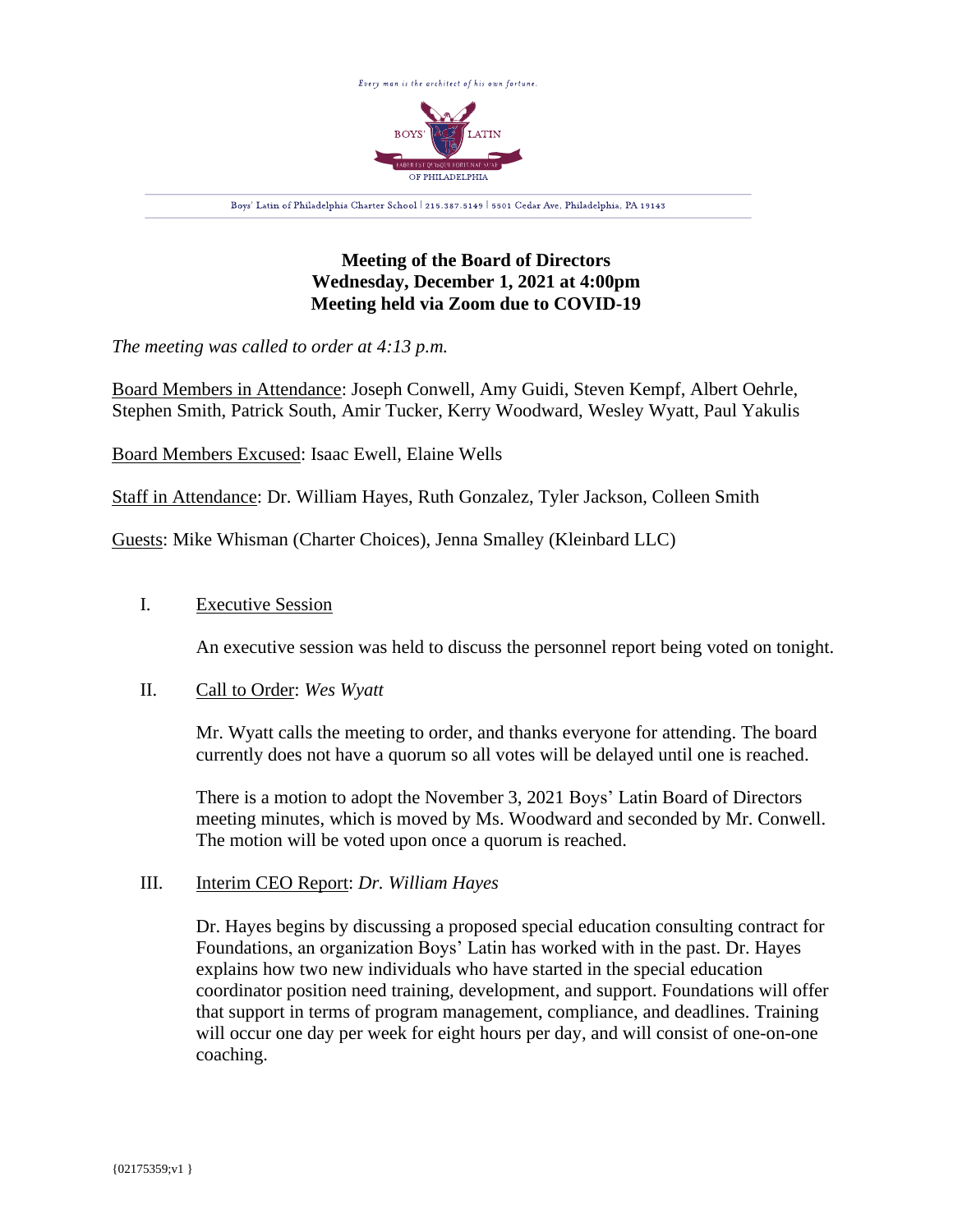Dr. Hayes then give an update on COVID-19 as Boys' Latin has had 41 total confirmed cases this year as of November 30, 2021. There was a cluster in the middle school and an uptick in cases at the high school. 12 percent of Boys' Latin students are fully vaccinated in the middle school and 23 percent of students are fully vaccinated at the high school. Ms. Smith has been giving out information to families on how to get students vaccinated. Dr. Hayes notes that this is all self-reported data.

There is a discussion on other middle schools' case numbers comparatively and how to encourage more Boys' Latin students to get vaccinated.

Continuing, Dr. Hayes discusses key academic performance indicators, which are indicated data points to keep Boys' Latin on track for adjustments in enrollment, average daily attendance, regular attendance, suspension rates, student retention, and quarterly passing rates. Dr. Hayes explains how students who test positive for COVID-19 or who have come in close contact with a COVID-19 positive individual must stay home, and are not counted as present for that day, so attendance is lower because of this. Currently, Boys' Latin is at 86 percent daily attendance with 763 students enrolled, 32 percent regular attendance, three percent suspension rate (compared to seven percent in 2019), 94 percent student retention, and 91 percent quarterly passing rate.

There is a discussion on how to improve attendance numbers for quarantined students and possibly setup a vaccination campaign. Ms. Smith adds that for every student that contracts COVID-19 there is an average of 30 other students that one infected students came into contact with, who must also quarantine. There is no synchronous virtual learning for quarantined students.

Dr. Hayes notes that the suspension rate may rise to four percent. Boys' Latin is considering re-categorizing attendance when students are out on quarantine because these students are not allowed in school based on public health department mandates. Boys' Latin wants the data to tell the whole story.

Moving on to college enrollment indicators, Dr. Hayes announces that 44 of 85 students took SATs, 43 of 85 students are registered for the December SAT, 9 of 85 students have been accepted into college, and 76 of 84 students have registered to take the SAT. The remaining eight students will be reassessed prior to the end of the year. Dr. Hayes attributes this positive start to the college team who has responded to increased expectations by making sure students had passcodes and preparing them for what to expect while taking these tests.

Dr. Hayes notes that there are some students who do not intend to go to college currently. Boys' Latin will host a session tomorrow to help students understand the importance of taking the SATs before graduation. Juniors will take the spring SAT this upcoming May, which will be mandatory.

Dr. Hayes concludes his presentation.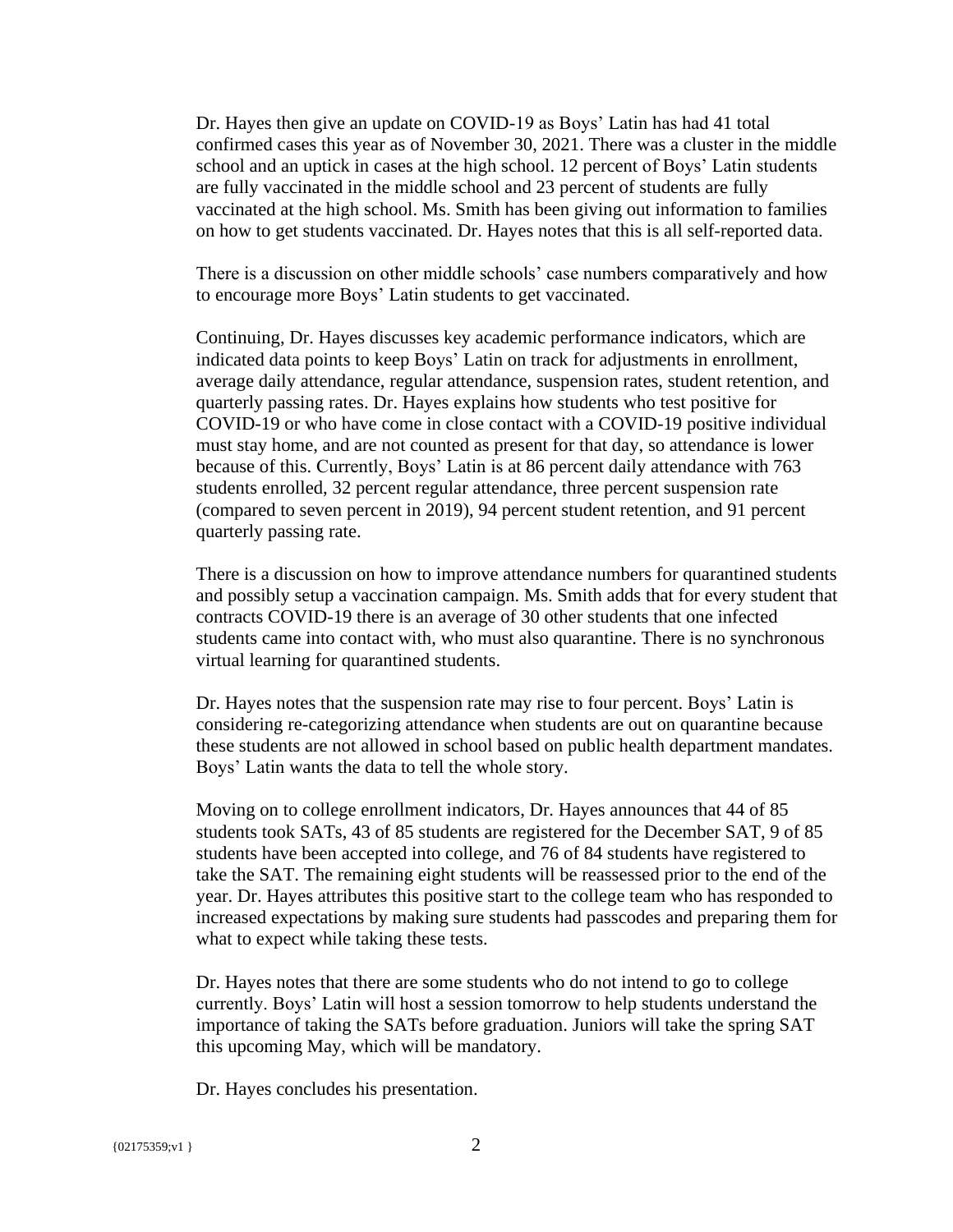## IV. Board Committee Reports

### a. Parent Liaison Report: *Colleen Smith on behalf of Elaine Wells*

Ms. Smith reports that Ms. Wells considered the inquiry posed by Dr. Hayes as to whether Boys' Latin could provide assistance to families who needed it on Thanksgiving. Through solid community connections Ms. Wells' non-profit was able to connect with Representative Joanna McClinton to provide 20 families with turkeys and all the trimmings. Boys' Latin's extended family network also partnered with Grand Hall of Pennsylvania to help families who recently lost loved ones to gun violence by giving out gift baskets.

Ms. Smith concludes Ms. Wells' presentation.

## b. Finance: *Kerry Woodward*

Now that a quorum is reached, the motion to adopt the November 3, 2021 meeting minutes will be voted on. The following board members vote in the affirmative: Mr. South, Mr. Oehrle, Mr. Wyatt, Ms. Woodward, Mr. Conwell, Mr. Yakulis, and Ms. Guidi. The motion passes unanimously.

Ms. Woodward begins by describing how the finance committee convened several weeks ago to review the October 2021 financial statements where the balance sheet is in a position of strength. Mr. Whisman notes that Boys' Latin used funds from its foundation to perform recent renovations, which significantly lowered that balance. This money will need to be replenished before more significant facilities projects can continue.

Moving on to profits and losses, Ms. Woodward states that not much has changed since the last board meeting, as the school team brought the finance committee a series of thoughtful modifications to end-of-year projects. Rather than restating another revised budget, the committee will make an adjustment to the projection at the end of the year.

There is motion to adopt the December 1, 2021 hires, terminations, and resignations as discussed in executive session, which is moved by Mr. Oehrle and seconded by Mr. Wyatt. The following board member votes in the affirmative: Ms. Woodward, Mr. Wyatt, Mr. Conwell, Mr. South, Mr. Oehrle, Mr. Yakulis, Ms. Wells (who voted by email), Ms. Guidi, and Mr. Kempf. The motion passes unanimously.

There is a motion to adopt the December 1, 2021 contracts<sup>1</sup> as discussed in executive session and previously circulated to the board, which is moved by Ms. Woodward

<sup>1</sup> Dave & Buster's Event Contract for the 2021 Employee Holiday Party; Mail Shark SY2023 Recruitment Postcard Agreement; MedPro Disposal Medical Waste Disposal Service Agreement; Marvin's Educational Service Buyout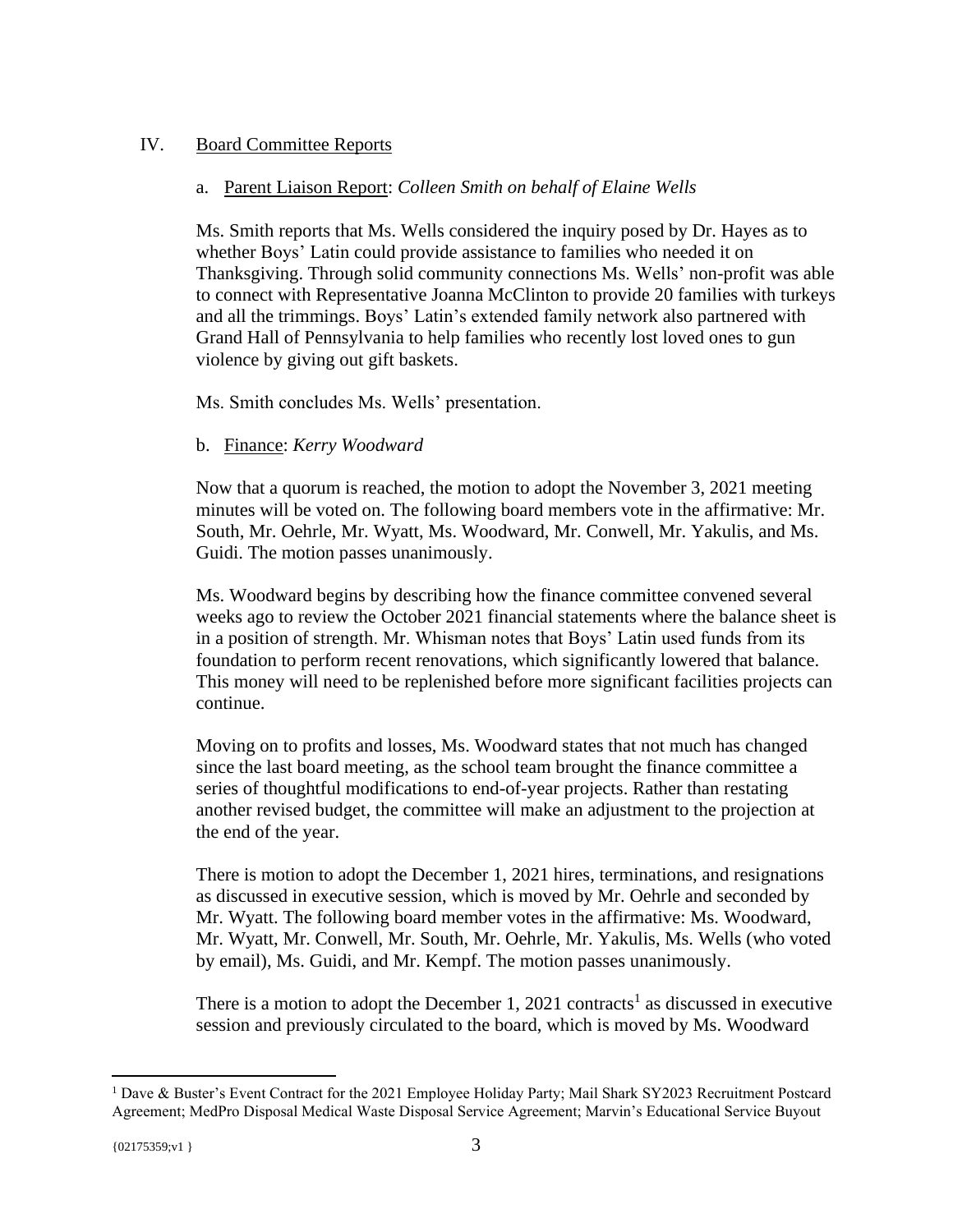and seconded Mr. Conwell. The following board members vote in the affirmative: Mr. Conwell, Ms. Woodward, Ms. Guidi, Mr. Kempf, Mr. South, Mr. Yakulis, and Mr. Wyatt. The motion passes unanimously with Mr. Oerhle abstaining.

There is a motion to designate authority to the finance committee to approve the FY2021 Audit by the December 31, 2021 deadline, with the condition that the finance committee present a detailed review of the FY2021 Audit at the January 5, 2022 board meeting, which is moved by Mr. Oerhle and seconded by Mr. Yakulis. The following board members vote in the affirmative: Mr. Oerhle, Mr. Wyatt, Ms. Woodward, Ms. Guidi, Mr. Kempf, Mr. South, Mr. Conwell, and Mr. Yakulis. The motion passes unanimously.

Ms. Woodward expects to receive the audit in the next week or two, which will be circulated for board review.

Ms. Woodward concludes her presentation.

### c. Development: *Patrick South*

Mr. South begins by thanking Mr. Jackson for his recent hard work and efforts. Currently Boys' Latin has raised \$423,000 from cash and commitments with the majority coming from foundation grants, individual giving, and EITC. Mr. South notes that Boys' Latin is entering EITC season so the development committee expects to see an increase in those numbers. The targeted development goal is \$1.3 million, meaning the school has roughly \$875,000 to go. Boys' Latin raised \$24,500 from Giving Tuesday this week, which is strong compared to historical numbers. The event was promoted over Facebook and email, and Mr. South thanks everyone involved who helped get the word out. Boys' Latin also recently sent its annual appeal to 500 donors, which contained a letter from Dr. Hayes. Mr. South encourages full board participation in a meaningful amount, which is an important part of individual fundraising. The committee also had a call to discuss how and when the remaining budgeted funds will be raised. Boys' Latin has decided to bring back the annual fundraiser which historically has been mid-to-late April. Mr. South notes that that final \$150-200,000 of the development budget has come from its annual event previously. Mr. South emphasizes that with new leadership and students back to school that this is a right time to re-engage donors. The committee will meet again to discuss more details on the annual event and further development activities including the quarterly newsletter going out soon which includes specific requests for tech and athletics.

Ms. Guidi gives Mr. South a round of applause for all of his hard work fundraising.

Mr. South concludes his presentation.

Agreement for Edward E. Gross; S. Hall HR Consulting, LLC Contract; Foundations Specialized Services Leadership Coaching; and Foundations Specialized Services Support.